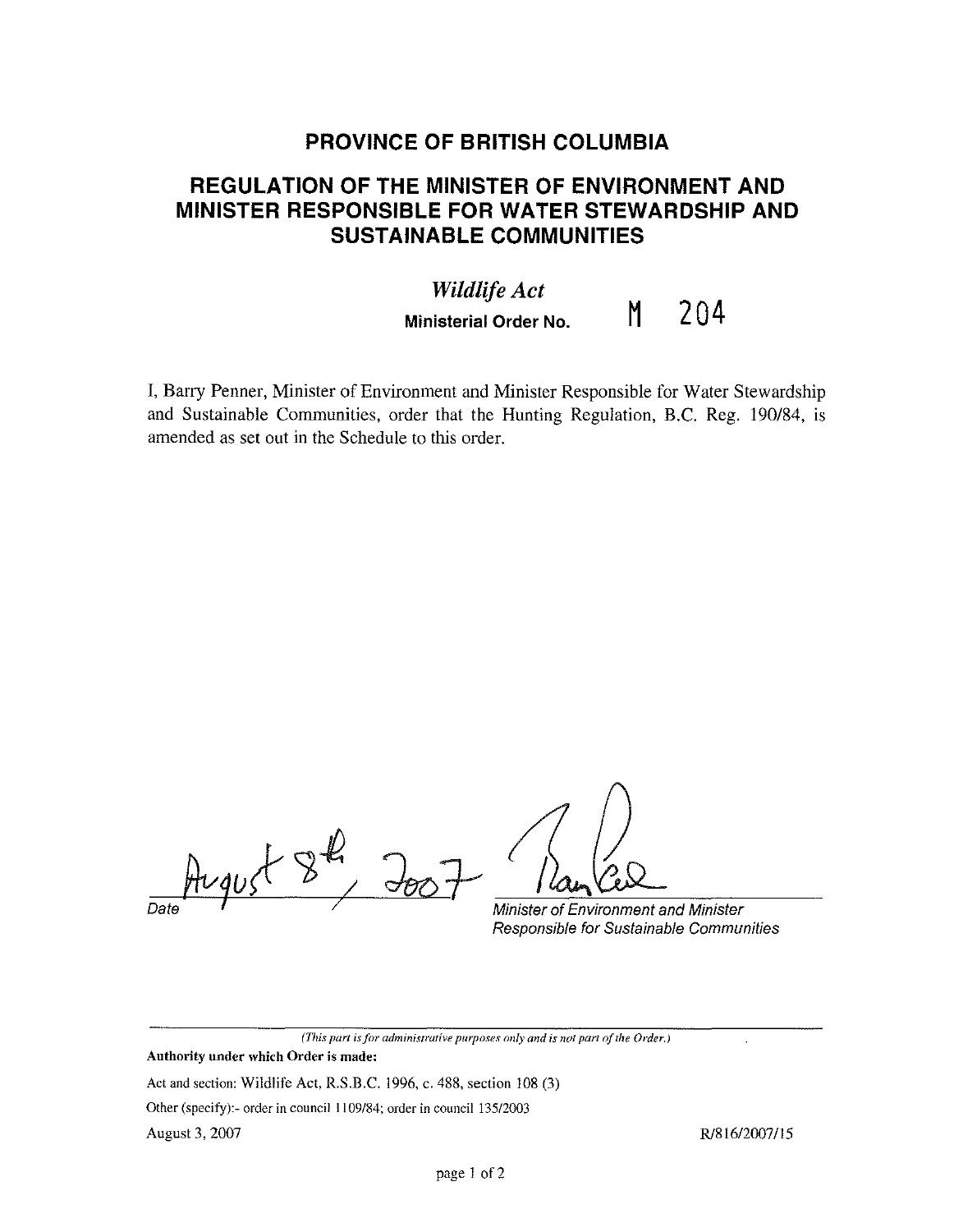## **SCHEDULE**

- *1 The Hunting Regulation, B.C Reg. 190/84, is amended in Part I of Schedule 6, in the third column of item 8, by striking out* "6-14 to 6-16, 6-30" *and substituting* "6-15 and 6-30".
- 2 Part 2 of Schedule 6 is amended in section 6
	- *(a) in subsection (2) by striking out* "6-14 to 6-16 and 6-30" *and substituting* "6-15 **and 6-30'',** *and*
	- *(b) by adding the following subsections:* 
		- (14) Despite subsection (2), there is no open season for moose in that portion of **M.** U. 6-15 shown as **M.** U. 6-15 zone B on Moose Map 14.1/17 in Schedule II to the Limited Entry Hunting Regulation, except as provided in the Limited Entry Hunting Regulation, B.C. Reg. 134/93.
		- (15) Despite subsection (2), there is no open season on moose in that portion of M.U. 6-30 shaded in pink on the attached map and labelled 6-30 zone B, except as provided in the Limited Entry Hunting Regulation, B.C. Reg. 134/93.